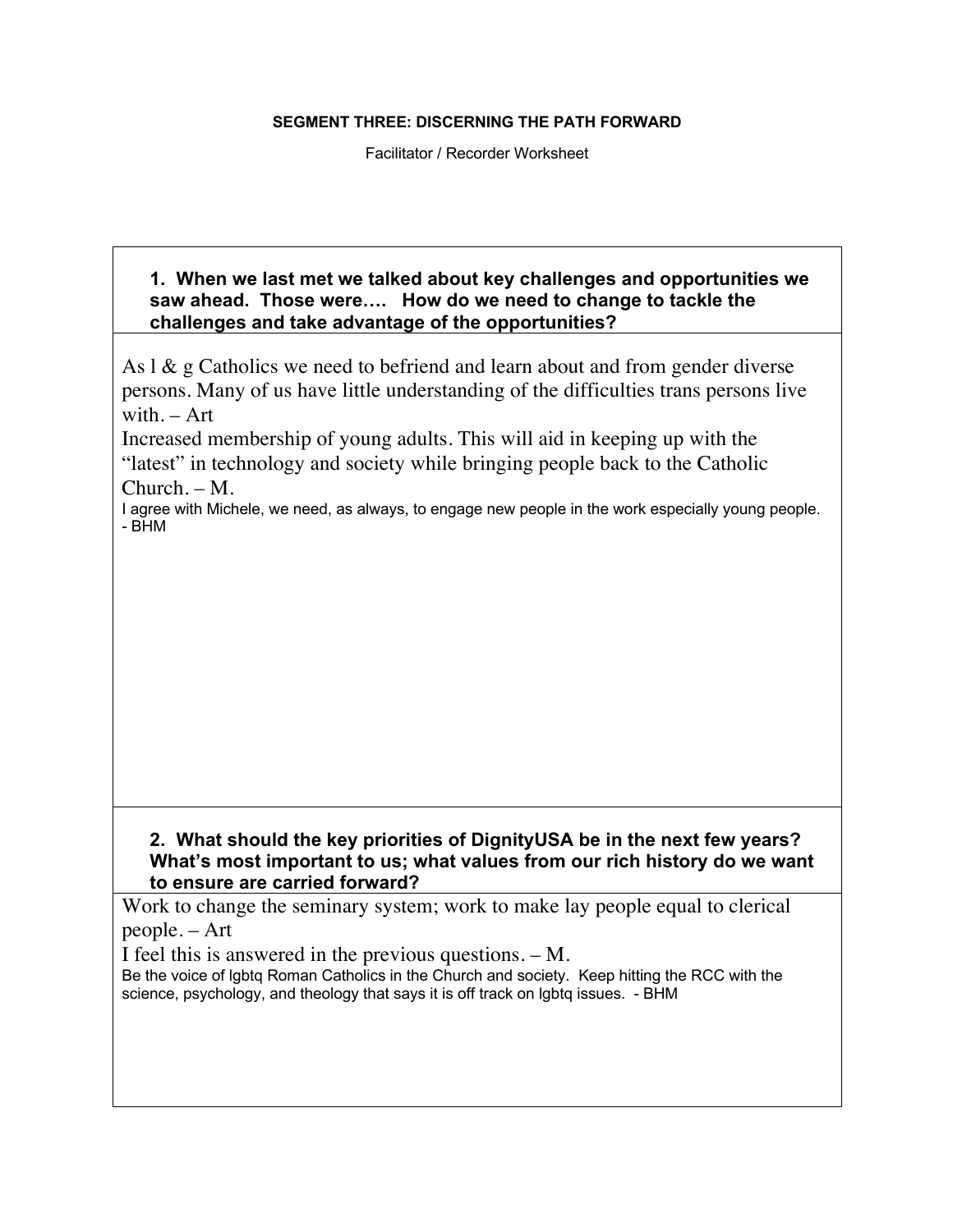## **3. What resources do we need to fuel our "engine" (passion and purpose) in the future? Why would people want to invest their life energy and financial resources in support of this desired future?**

We need to show people how the changes we are making will positively impact the lives of all people; those who are standing on the side lines who could add energy to these efforts. - Art

Also can be considered answered in the previous questions. – M.

We need new people who care about the RCC. Unfortunately, the RCC is becoming less and less desirable as a locus of life energy and effort due to the sexual abuse scandals. - BHM

**4. What is this community's guidance to the national leadership as they create a strategic plan for the next few years of DignityUSA's mission and work? Consider topics such as key commitments to mission, key goals, investments, financial resources, volunteer and leadership resources, talent recruitment and partnerships/outreach.**

Continue to collaborate and cooperate with like-minded Catholic organizations.